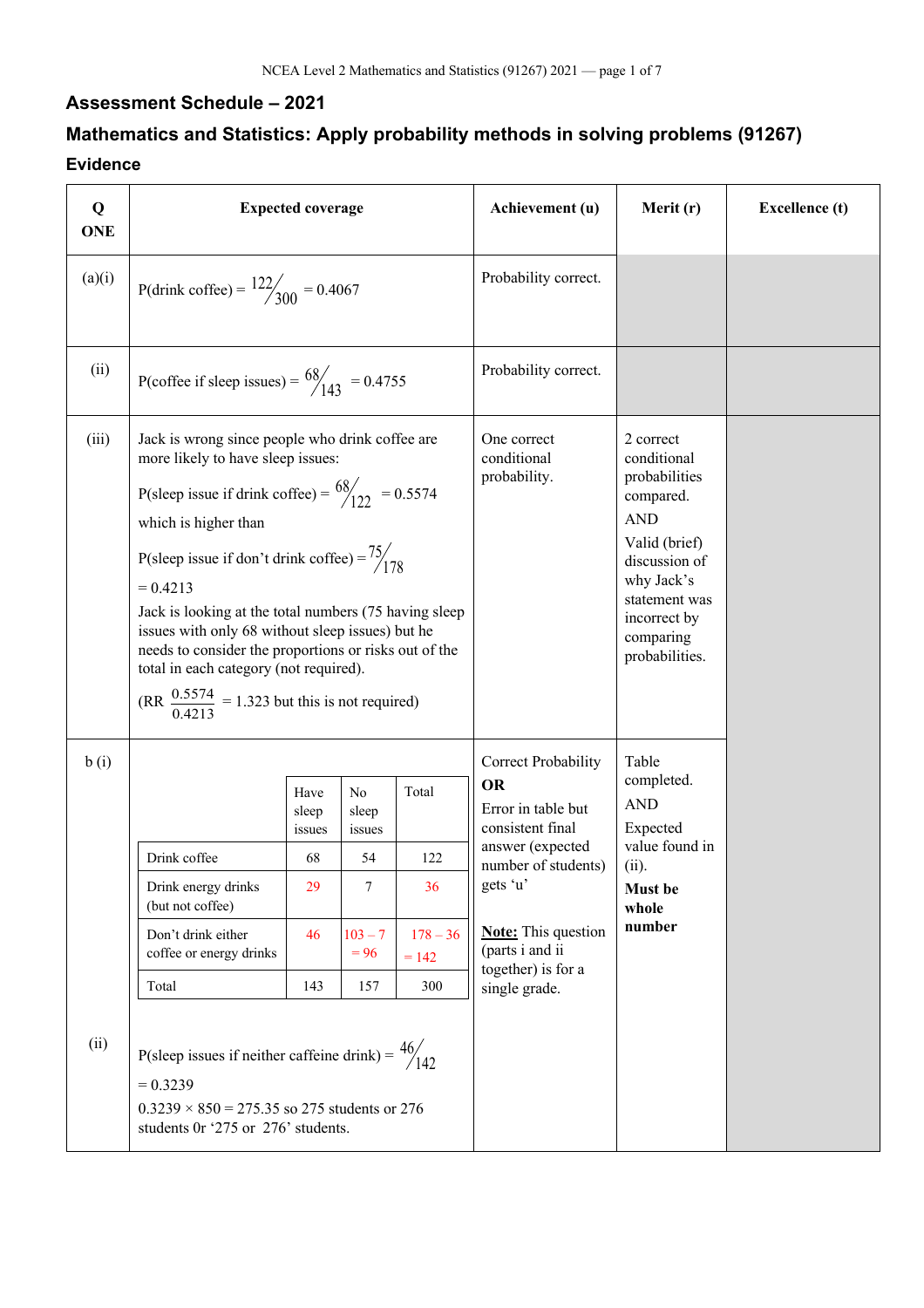| (iii) | P(sleep issues if consume drinks containing<br>caffeine)<br>$=\frac{(68+29)}{(122+36)}=\frac{97}{158}=0.6139$<br>P(sleep issues if don't consume drinks containing<br>caffeine)<br>$=\frac{46}{142} = 0.3239$<br>$\frac{0.6139}{0.3239} = 1.895$<br>So it is 1.89 times more likely (or 89% more likely)<br>for students who consume drinks containing<br>caffeine to have sleep issues than students who<br>don't consume drinks containing caffeine.<br>This is reasonably close to 2 so it is a valid claim<br>(since the article says nearly twice as likely).<br>OR This is less than 2 so the claim of twice as<br>likely is not valid<br>(Award T1 for getting this far) | Correct probability<br>of sleep issues if<br>consume<br>caffeinated drinks. | Relative risk<br>found (or<br>sensible<br>multiplicative<br>comparison).<br><b>OR</b><br>Relative risk<br>interpreted in<br>context but<br>looking only<br>at coffee or<br>energy drinks<br>(one row of<br>the table) but<br>not both rows<br>combined. | T1: relative risk<br>correct and<br>interpreted in context.<br>T2: Relative risk<br>correct and<br>interpreted in context<br>AND discussion of<br>validity of claim with<br>at least one<br>reasonable point<br>made. |
|-------|---------------------------------------------------------------------------------------------------------------------------------------------------------------------------------------------------------------------------------------------------------------------------------------------------------------------------------------------------------------------------------------------------------------------------------------------------------------------------------------------------------------------------------------------------------------------------------------------------------------------------------------------------------------------------------|-----------------------------------------------------------------------------|---------------------------------------------------------------------------------------------------------------------------------------------------------------------------------------------------------------------------------------------------------|-----------------------------------------------------------------------------------------------------------------------------------------------------------------------------------------------------------------------|
|       | Comments about validity of survey (for T2)<br>However, it may not be valid because:<br>• this was an online survey of only 300 students at<br>one school, so while it is a reasonable sample<br>size, it may be biased / not representative of all<br>NZ students<br>• coffee and energy drinks aren't the only source of<br>caffeine<br>• any other valid reason.                                                                                                                                                                                                                                                                                                              |                                                                             |                                                                                                                                                                                                                                                         |                                                                                                                                                                                                                       |

| NØ                                       | N <sub>1</sub><br>17 L                 | N2   | ЖJ         | A4     | M5     | M6       | гл<br>L 1       | L0                      |
|------------------------------------------|----------------------------------------|------|------------|--------|--------|----------|-----------------|-------------------------|
| No response;<br>no relevant<br>evidence. | A valid<br>attempt at one<br>question. | of u | $2$ of $u$ | 3 of u | of $r$ | $2$ of r | m.<br><b>TT</b> | $T^{\prime}$<br>$\perp$ |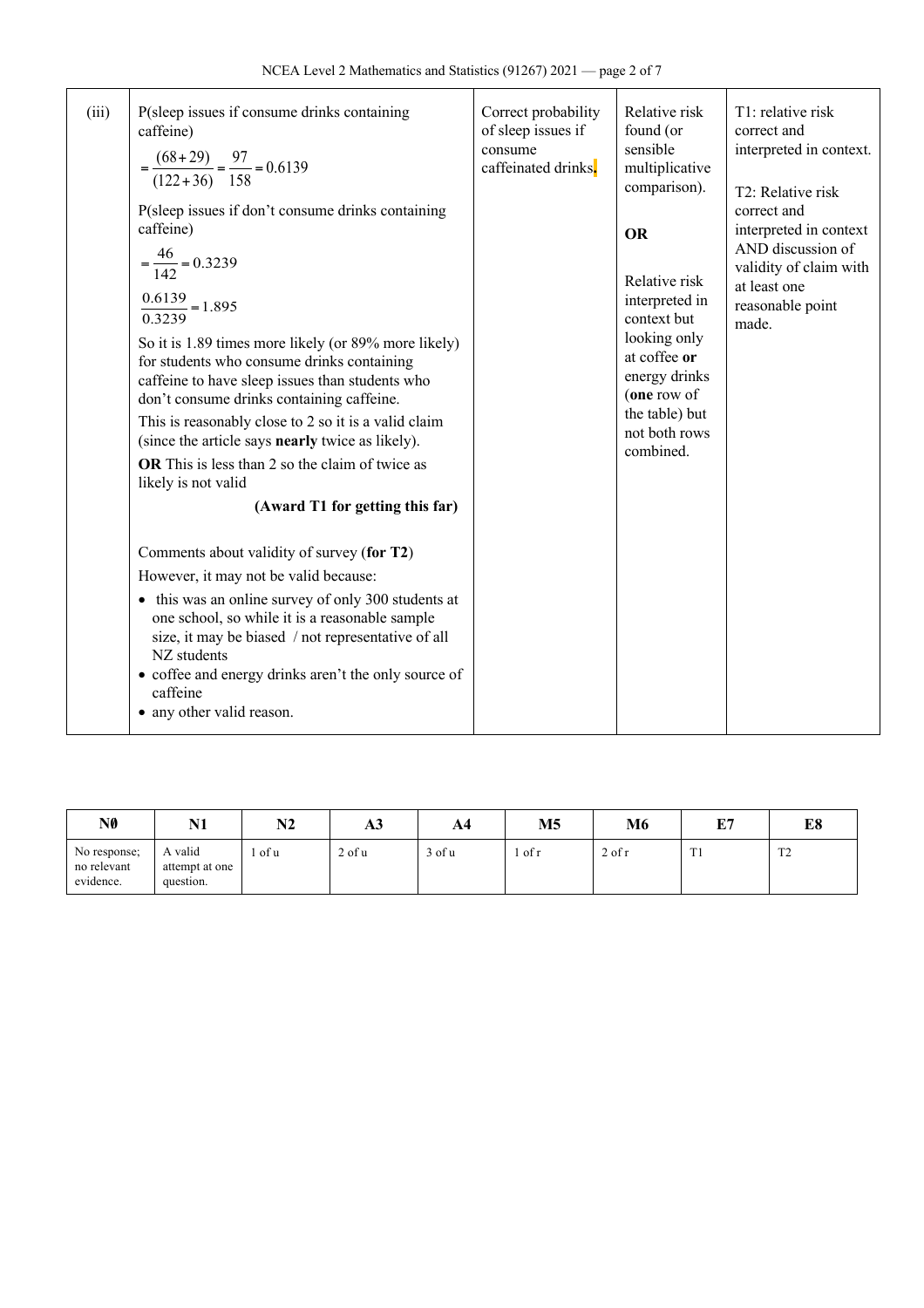| Q<br>TWO | <b>Expected coverage</b>                                                                                                                                                                                                                                                                                                                                                                                                                                                                                                              | Achievement (u)                                                                                                                                                                         | Merit (r)                                                                     | <b>Excellence</b> (t)                                                                                                                                                                                           |
|----------|---------------------------------------------------------------------------------------------------------------------------------------------------------------------------------------------------------------------------------------------------------------------------------------------------------------------------------------------------------------------------------------------------------------------------------------------------------------------------------------------------------------------------------------|-----------------------------------------------------------------------------------------------------------------------------------------------------------------------------------------|-------------------------------------------------------------------------------|-----------------------------------------------------------------------------------------------------------------------------------------------------------------------------------------------------------------|
| (a)(i)   | P(younger and standard milk) = $0.4 \times 0.75 = 0.3$                                                                                                                                                                                                                                                                                                                                                                                                                                                                                | Correct<br>probability.<br>Tree not required.                                                                                                                                           |                                                                               |                                                                                                                                                                                                                 |
| (ii)     | $P(soy) = P(younger and alt and soy)$<br>$= 0.4 \times 0.25 \times 0.15$<br>+ P(older and alt and soy) $0.6 \times 0.2 \times 0.5$<br>$= 0.015 + 0.06 = 0.075$                                                                                                                                                                                                                                                                                                                                                                        | One correct<br>probability.                                                                                                                                                             | Correct probability<br>added.                                                 |                                                                                                                                                                                                                 |
| (iii)    | P(alternative milk) = $0.4 \times 0.25 + 0.6 \times 0.2$<br>$= 0.1 + 0.12 = 0.22$<br>P(soy if alternative) = $\frac{0.075}{0.22}$ = 0.3409 = 34.1%                                                                                                                                                                                                                                                                                                                                                                                    | P(alternative milk)<br>found<br>(denominator).                                                                                                                                          | Correct proportion<br>/ probability - does<br>not have to be a<br>percentage. |                                                                                                                                                                                                                 |
| (iv)     | $0.4 \times 0.25 \times x + 0.6 \times 0.2 \times x = 0.066$<br>$0.1x + 0.12x = 0.066$<br>$0.22x = 0.066$<br>$x = 0.3$<br>P(customer orders cow's milk)<br>$= 0.4 \times 0.75 + 0.6 \times 0.8 = 0.78$<br>P(customer orders coconut milk)<br>$= 0.4 \times 0.25 \times 0.55 + 0.6 \times 0.2 \times 0.2 = 0.079$<br>$RR = \frac{0.78}{0.079} = 9.873$<br>so customers are $9.9$ ( $9.8$ ) times as (more) likely to<br>order cow's milk than coconut milk. Accept any<br>combination of RR and as or more.<br>Any other valid method. | Correct P(cow's<br>$milk$ ) – 0.78<br><b>OR</b><br>CAO for $x$ with<br>evidence of trial<br>and error.<br><b>OR</b><br>Tree set up<br>correctly with $x$ on<br>both almond<br>branches. | Correct value of $x$<br>found.                                                | T1: Correct<br>value of $x$<br>found and<br>correct<br>probability for<br>P(coconut<br>milk).<br>T2: Relative<br>risk calculated<br>and<br>interpreted for<br>$P$ (coconut)<br>compared to<br>P(cow's)<br>milk. |
|          | Standard<br>milk<br>0.75<br>younger<br>Alternative<br>0.4<br>milk<br>Standard<br>0.6<br>milk<br>0.80<br>older<br>0.20<br>Alternative<br>milk                                                                                                                                                                                                                                                                                                                                                                                          | Soy<br>0.15<br>0.3<br>0.55<br>Soy<br>0.5<br>0.3<br>0.2                                                                                                                                  | Almond<br>Coconut<br>Almond<br>Coconut                                        |                                                                                                                                                                                                                 |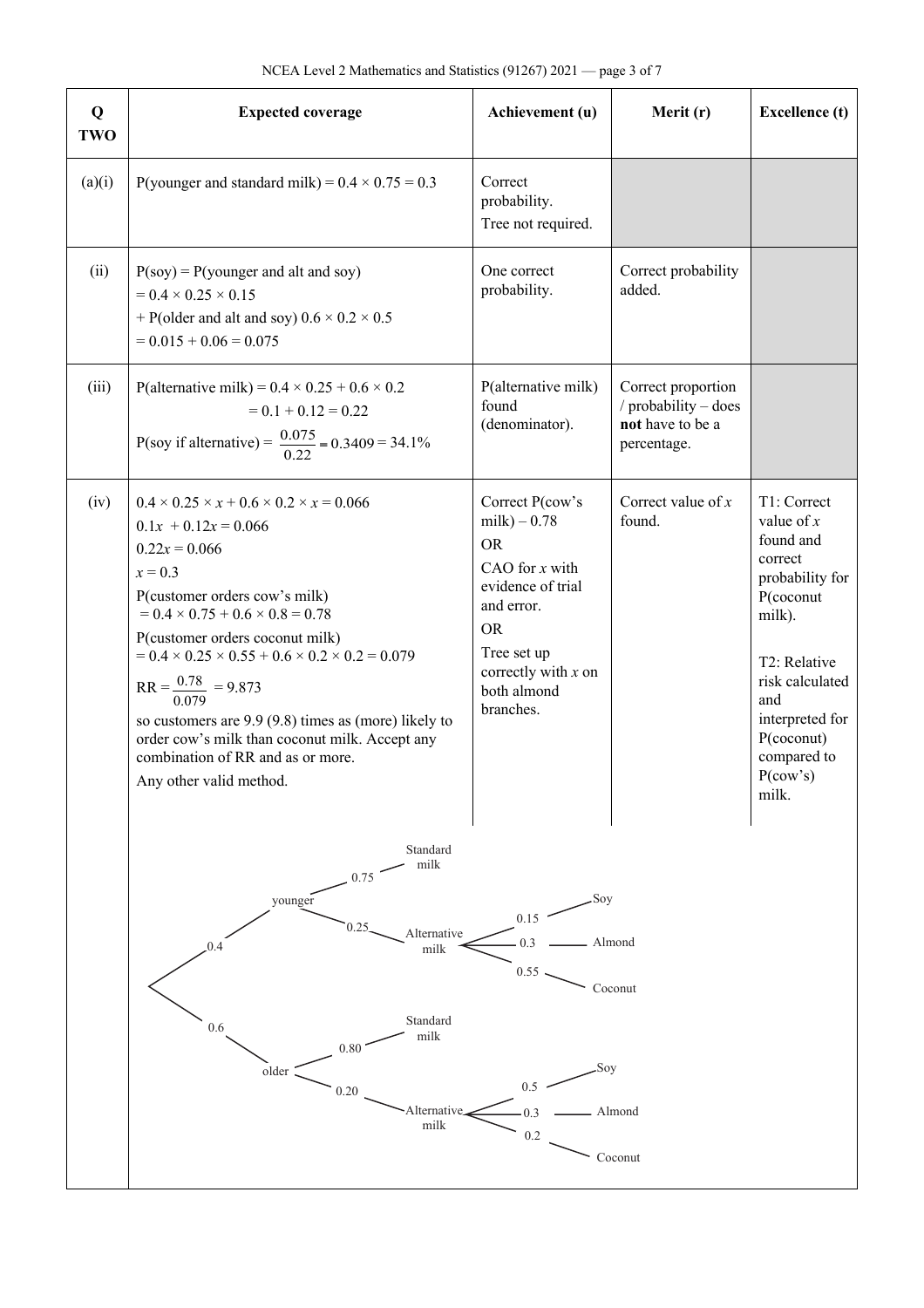

| NØ                                       | N1                                     | N <sub>2</sub> | AЭ     | A4         | М5     | M6         | 正ワ<br>ш,  | г٥<br>LО                |
|------------------------------------------|----------------------------------------|----------------|--------|------------|--------|------------|-----------|-------------------------|
| No response;<br>no relevant<br>evidence. | A valid<br>attempt at one<br>question. | l of u         | 2 of u | $3$ of $u$ | of $r$ | $2$ of $r$ | m.<br>. . | $T^{\prime}$<br>$\perp$ |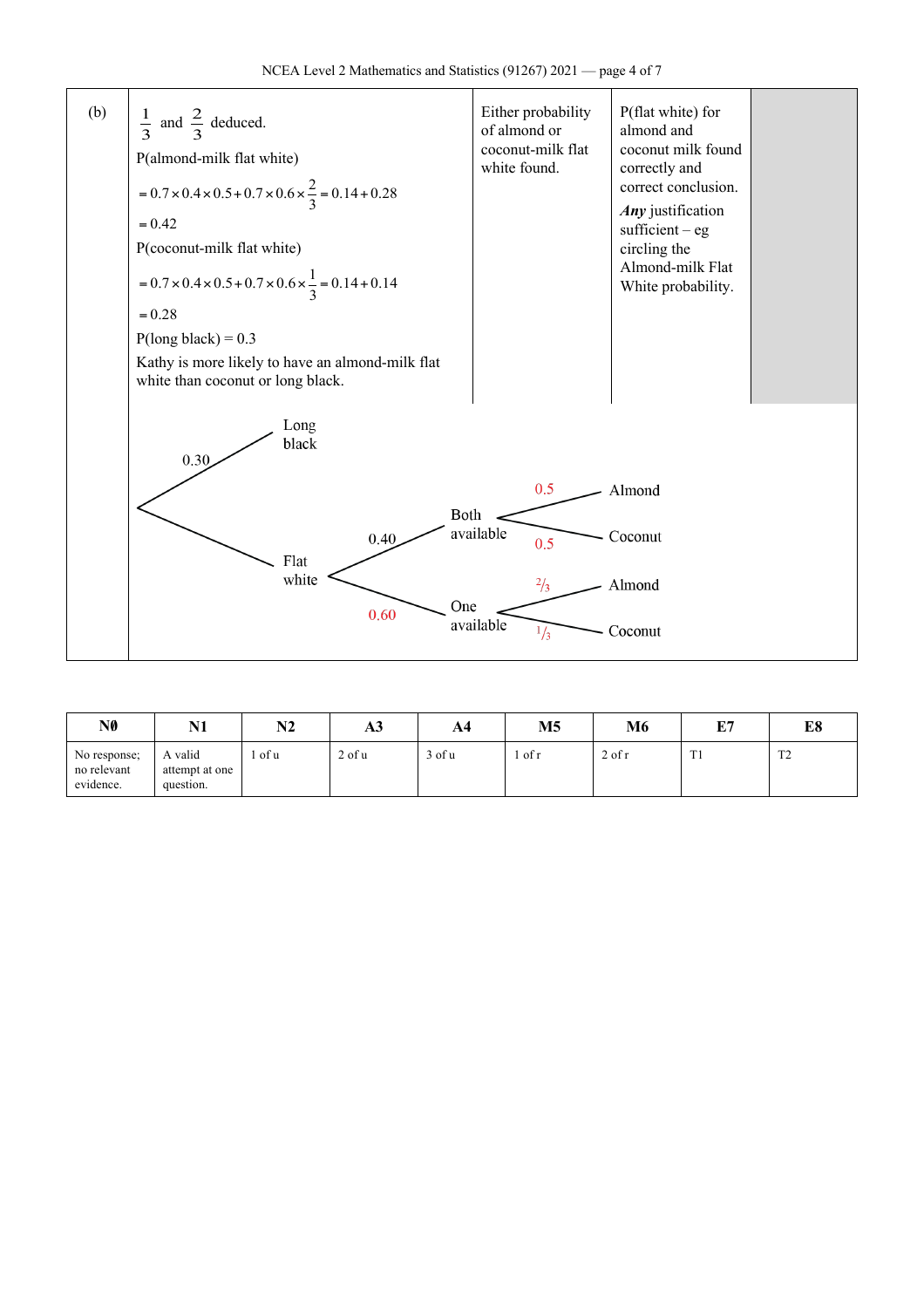| $\mathbf Q$<br><b>THREE</b> | <b>Expected coverage</b>                                                                                                                                                                                                                                                                                                                                                                                                                                  | Achievement (u)                                                  | Merit (r)                                                | <b>Excellence</b> (t)                                                                                               |
|-----------------------------|-----------------------------------------------------------------------------------------------------------------------------------------------------------------------------------------------------------------------------------------------------------------------------------------------------------------------------------------------------------------------------------------------------------------------------------------------------------|------------------------------------------------------------------|----------------------------------------------------------|---------------------------------------------------------------------------------------------------------------------|
| (a)                         | $P(X < 5) = P(Z < -1.333) = 0.0912$<br>$(0.0913$ if tables used)                                                                                                                                                                                                                                                                                                                                                                                          | Correct proportion.                                              |                                                          |                                                                                                                     |
| (b)                         | $P(8 < X < 10) = P(0.667 < Z < 2) = 0.2297$<br>$(0.2295$ from table)<br>$0.2297 \times 150 = 34.455$ so 34 customers, or<br>35 customers, or '34 or 35 customers'.                                                                                                                                                                                                                                                                                        | Correct probability.<br><b>OR</b><br>CAO                         | Correct number of<br>customers. Must be<br>whole number. |                                                                                                                     |
| (c)                         | $P(X < 5) = 0.3$<br>$P(Z < z) = 0.3$ $z = -0.5244$<br>$-0.5255 = \frac{(5-7)}{2}$<br>$\sigma$ = 3.814 minutes<br>This means they have a higher standard<br>deviation than the café as a whole, so they<br>are less consistent (more variable).<br>Therefore, while they have a higher<br>proportion of customers who wait under<br>5 mins, they would also have a higher<br>proportion who wait a long time, so I don't<br>think they should be rewarded. | CAO<br><b>OR</b><br>Correct $z$ -value<br>found $(\pm 0.5244)$ . | Correct standard<br>deviation found.                     | Correct standard<br>deviation AND a<br>discussion of what<br>this means about<br>the staff member's<br>consistency. |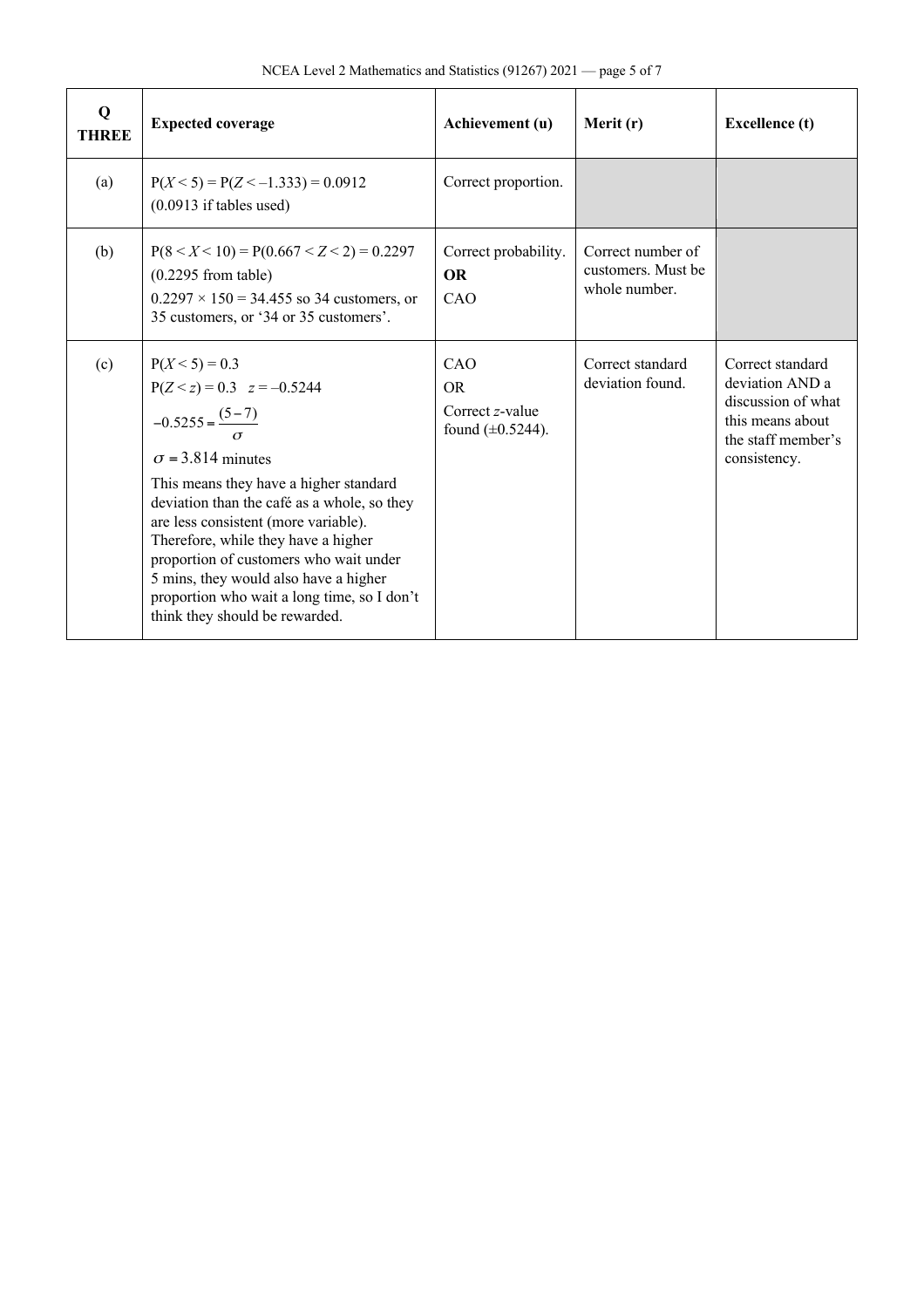| (d)(i) | Inverse normal<br>central 50% P( $-0.6745 < Z < 0.6745$ ) = 0.5                                                                                                                                                                                                                                                                                                                                                                                                                                                                                                                                                                                                                                                                                                                                                                                                                                                                                                                                                                                                                       |                       | $P(LQ < X < UQ) = 0.50$                                                                                                                                                                                                                                                                                                                              | Evidence of<br>$ z  = 0.6745$ | Quartiles found for<br>normal model.                                                          |                                                                                                                                                                                                                                                                                                                                      |
|--------|---------------------------------------------------------------------------------------------------------------------------------------------------------------------------------------------------------------------------------------------------------------------------------------------------------------------------------------------------------------------------------------------------------------------------------------------------------------------------------------------------------------------------------------------------------------------------------------------------------------------------------------------------------------------------------------------------------------------------------------------------------------------------------------------------------------------------------------------------------------------------------------------------------------------------------------------------------------------------------------------------------------------------------------------------------------------------------------|-----------------------|------------------------------------------------------------------------------------------------------------------------------------------------------------------------------------------------------------------------------------------------------------------------------------------------------------------------------------------------------|-------------------------------|-----------------------------------------------------------------------------------------------|--------------------------------------------------------------------------------------------------------------------------------------------------------------------------------------------------------------------------------------------------------------------------------------------------------------------------------------|
|        | <b>Statistic</b>                                                                                                                                                                                                                                                                                                                                                                                                                                                                                                                                                                                                                                                                                                                                                                                                                                                                                                                                                                                                                                                                      | Data from<br>Figure 1 | <b>Normal</b><br>model                                                                                                                                                                                                                                                                                                                               | <b>OR</b><br>labelled sketch  |                                                                                               |                                                                                                                                                                                                                                                                                                                                      |
|        | Median                                                                                                                                                                                                                                                                                                                                                                                                                                                                                                                                                                                                                                                                                                                                                                                                                                                                                                                                                                                                                                                                                | 6                     | 7                                                                                                                                                                                                                                                                                                                                                    | indicating<br>middle 50%.     |                                                                                               |                                                                                                                                                                                                                                                                                                                                      |
|        | Lower<br>quartile                                                                                                                                                                                                                                                                                                                                                                                                                                                                                                                                                                                                                                                                                                                                                                                                                                                                                                                                                                                                                                                                     | 5                     | 5.99                                                                                                                                                                                                                                                                                                                                                 | <b>OR</b><br>CAO.             |                                                                                               |                                                                                                                                                                                                                                                                                                                                      |
|        | Upper<br>quartile                                                                                                                                                                                                                                                                                                                                                                                                                                                                                                                                                                                                                                                                                                                                                                                                                                                                                                                                                                                                                                                                     | 8.5                   | 8.01                                                                                                                                                                                                                                                                                                                                                 |                               |                                                                                               |                                                                                                                                                                                                                                                                                                                                      |
|        | Interquartile<br>range                                                                                                                                                                                                                                                                                                                                                                                                                                                                                                                                                                                                                                                                                                                                                                                                                                                                                                                                                                                                                                                                | 3.5                   | 2.02                                                                                                                                                                                                                                                                                                                                                 |                               |                                                                                               |                                                                                                                                                                                                                                                                                                                                      |
| (ii)   | Centre: Compares means or medians<br>Café data median (6) is lower than normal<br>model (7) so the model does not fit the data<br>(merit)<br>A different normal model with a mean of 6<br>might fit better (extra for excellence)<br><b>OR</b><br>data is skewed to the right, so the<br>$mean \neq median$ (merit)<br>Therefore this data cannot be normally<br>distributed (extra for excellence)<br><b>Spread:</b> Compares IQR, Range, or $\sigma$<br>The IQR is much higher than the model,<br>suggesting the data is more spread out than<br>model (merit).<br>The expected range would be $\pm 4.5$ (3 $\times$ 1.5)<br>from the mean so from 2.5 to 11.5, but the<br>(extra justification for excellence).<br>Shape: The data is clearly not symmetrical<br>normal distribution (merit).<br>It is skewed to the right (higher chance of<br>really long time to make coffee than model<br>suggests) and has a peak at 5 and 7 minutes,<br>indicating bimodal (possibly due to multiple<br>Normal distribution model would also go<br>lower than 0, which is impossible in this |                       | A normal distribution has mean=median. This<br>data goes from 1.5 to 15 (indicating standard<br>deviation would be about 2.25 rather than 1.5)<br>and unimodal, which would be expected for a<br>coffee orders), as well as an unusual cluster at<br>15 minutes (extra justification for excellence).<br>context. Note: This comment is limited to r |                               | Two valid<br>comments<br>comparing centre,<br>spread or shape of<br>the data to the<br>model. | At least two<br>different valid<br>comments<br>comparing centre,<br>spread, or shape of<br>the data to the<br>expected model,<br>with context or<br>evidence<br>explaining why the<br>normal model is or<br>isn't appropriate to<br>this context.<br><b>Note:</b> Final<br>statement on<br>appropriateness of<br>model not required. |